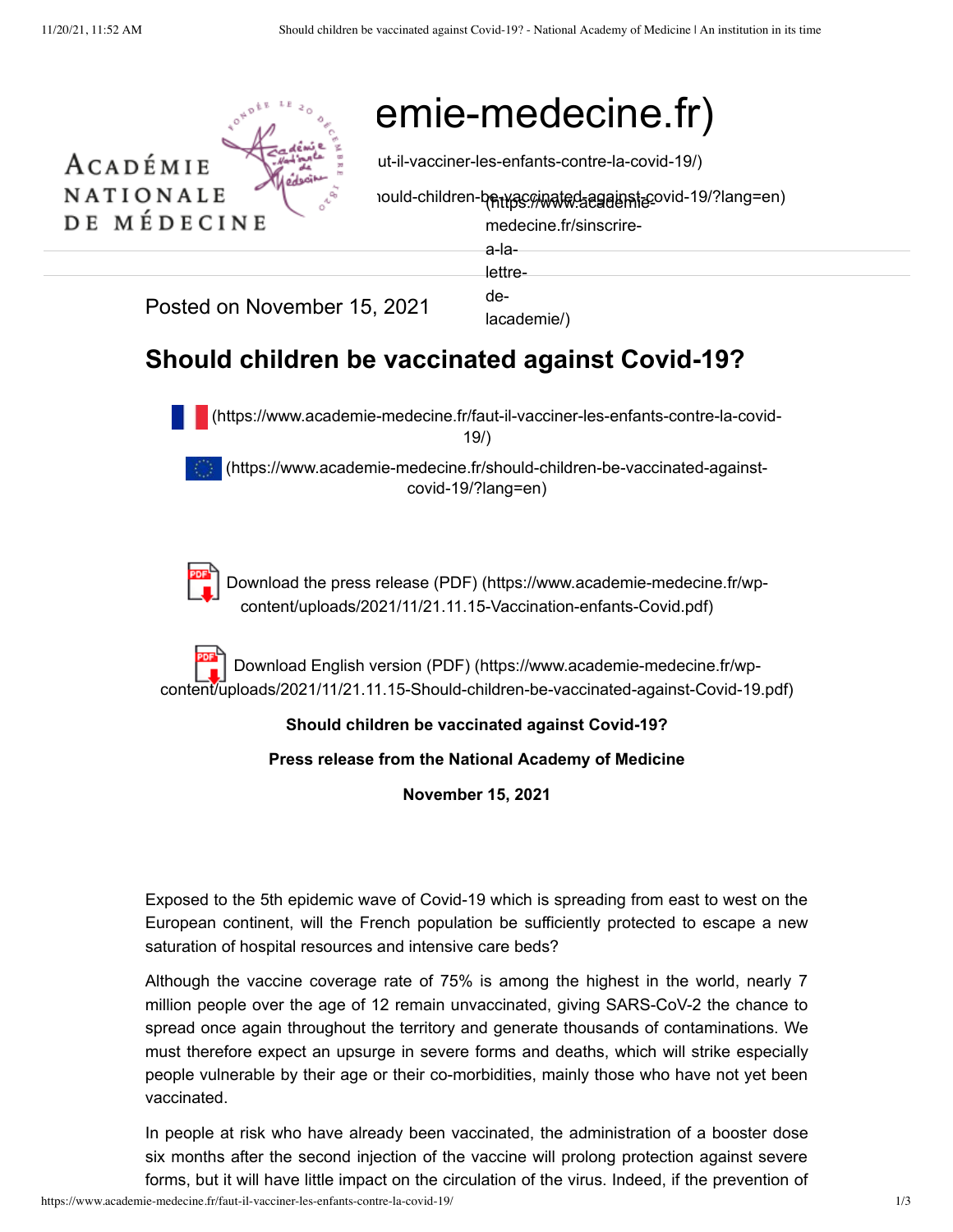severe forms persists for a long time, protection against contamination decreases in less than 6 months1. But it is currently in the 20-50 age group that the highest incidence rates are observed.

Two complementary approaches could increase the vaccination coverage rate of the population above 90%, considered necessary to control the circulation of the Delta variant: (1) the establishment of a vaccination pass making compulsory the vaccination of elderly people. 12 years and over, recommended since May 2021 by the National Academy of Medicine2, (2) the extension of vaccination to children aged 5 to 11, a measure already approved in the United States and Israel.

In France, the benefits / risks of vaccination of children against Covid-19 cannot be modeled on those taken into account in foreign countries, both individually and collectively. Must be distinguished :

the arguments in favor of the vaccination of children:

- the immunogenicity and safety profile of a vaccination schedule comprising 2 doses of 10 μg of BNT162b2 vaccine (BioNtech / Pfizer) 21 days apart were considered to be very satisfactory in children aged 5 to 11 in trial NCT04816643, with a vaccine efficacy rate of 90.7% 3;

- the direct individual benefit linked to the prevention of serious cases, hospitalizations and prolonged forms of Covid-19, the frequency of which, lower in children, is however not negligible;

- the potential reduction in the circulation of the virus in the family circle of children and the indirect protection of people at risk who are part of them;

- the potential reduction in the circulation of the virus in primary education establishments, avoiding class closures, learning delays and social and economic costs for families;

- the possible drying up of the SARS-CoV-2 reservoir in the child population, from which new epidemic foci could emerge and new variants emerge.

2. the arguments against the vaccination of children:

- the number of children recruited in phase 2/3 clinical trials (1517 vaccinated vs. 751 with placebo), still very insufficient to detect possible severe and rare adverse events3;

- the rarity of severe forms of Covid-19 in children, except in those who are carriers of comorbidities (the main one being obesity, which is significantly more prevalent in the United States than in France in the child population);

- the ethical principle according to which the vaccination of children, who have little risk of developing severe forms of the disease, must not be used, in order to achieve collective immunity, to compensate for the refusal of vaccination of certain adults;

- the speculative advantage of a strategy allowing natural immunity to develop in the population while allowing the virus to circulate in the groups least at risk of severe forms of Covid-19.